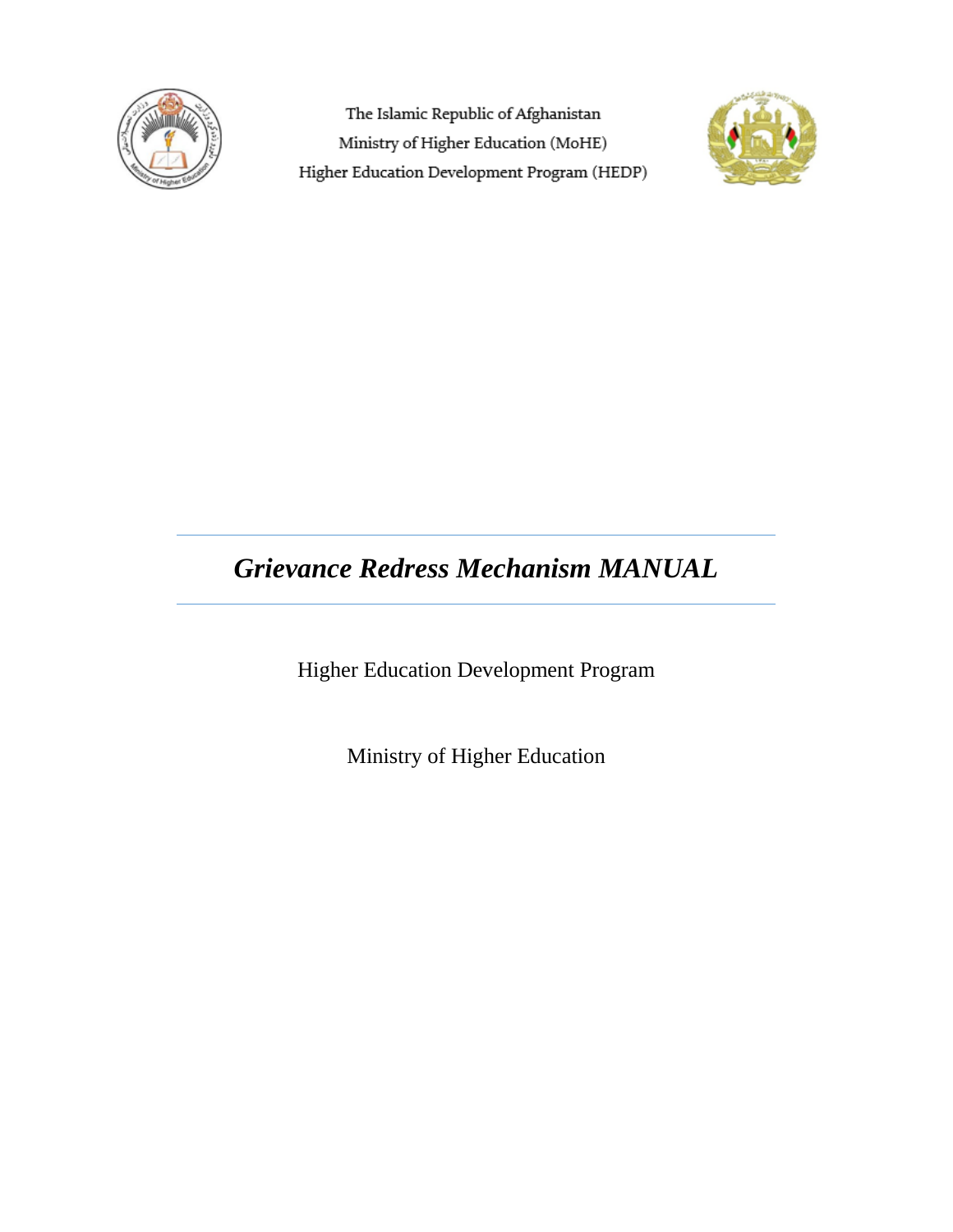# Contents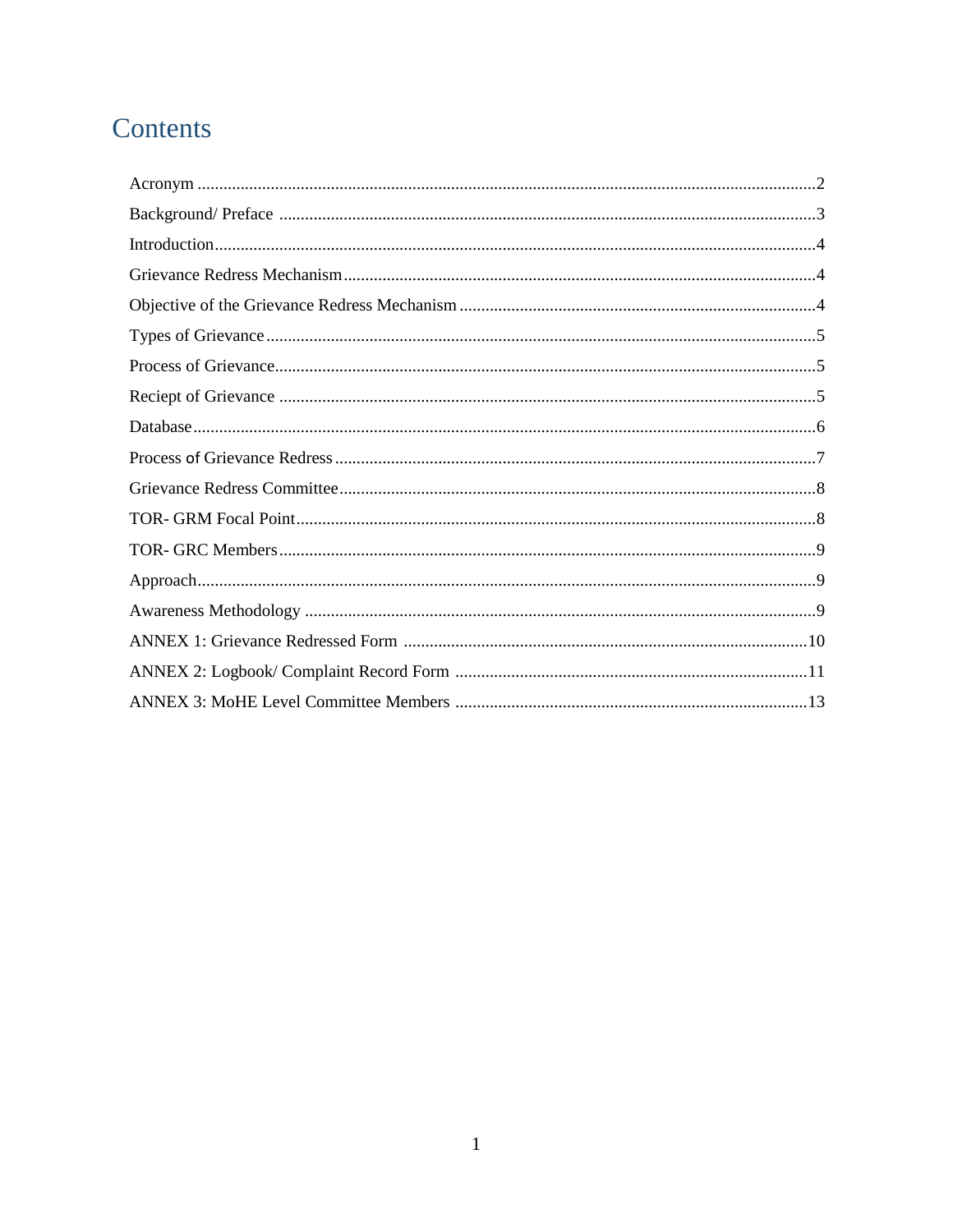# Acronyms

| <b>ARTF</b>          | Afghanistan Reconstruction Trust Fund                   |
|----------------------|---------------------------------------------------------|
| <b>CDC</b>           | <b>Community Development Corporation</b>                |
| <b>ESMF</b>          | <b>Environmental and Social Management Framework</b>    |
| GoA                  | Government of Afghanistan                               |
| <b>GRM</b>           | Grievance Redress Mechanism                             |
| <b>GRC</b>           | <b>Grievance Redress Committee</b>                      |
| <b>HEDP</b>          | <b>Higher Education Development Program</b>             |
| <b>MoHE</b>          | Ministry of Higher Education                            |
| <b>NHESP II</b>      | Second National Higher Education Strategic Plan         |
| <b>OBE &amp; SCL</b> | Outcome Based Education-Student Centered based Learning |
| <b>PPD</b>           | <b>Plan and Policy Directorate</b>                      |
| QAA                  | Quality Assurance & Accreditation                       |
| <b>TOR</b>           | Term of Reference                                       |
|                      |                                                         |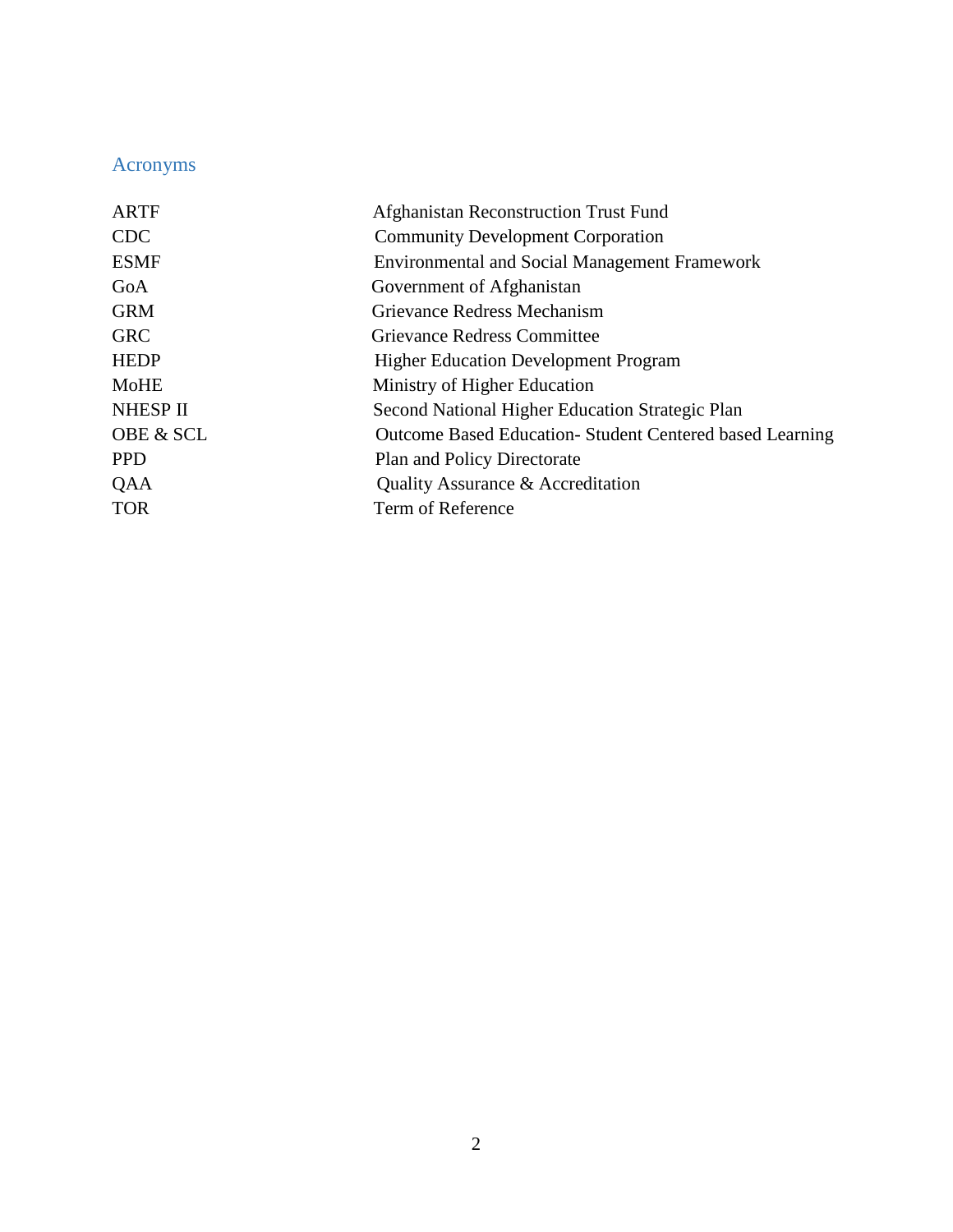#### Background/ Preface

**T**he Ministry of Higher Education (MoHE) has drafted a second National Higher Education Strategic Plan (NHESP II) for 2015-2020. It outlines the government's vision, mission and values, strategies and interventions, aimed at achieving the long-term higher education development goals of the country. The main aim of the NHESP II is to improve the quality and economic relevance of the higher education sector; and increase participation in higher education, with a special focus on labor market-oriented degree programs. The World Bank has initiated Higher Education Development Project (HEDP) with financing from the Afghanistan Reconstruction Trust Fund (ARTF) to support the GoA's NHESP II.

In support of (NHESP II) for 2015-2020 an Environmental and Social Management Framework (ESMF) has been developed in tandem with a Resettlement Policy Framework (RPF) as a combination of due diligence instruments required to address and manage environmental and social impacts associated with the NHESP II.

The framework has been prepared to meet the World Bank safeguard requirements and Government of Afghanistan (GoA) environmental procedures and will be disclosed prior to appraisal of the HEDP. The Ministry of Higher Education (MoHE) is the agency responsible for implementing the provisions and recommendations outlined in the ESMF.

The objective of the ESMF is to provide a framework for effective management of environmental and social issues in the proposed NHESP II. It seeks to both enhance environmental and social development benefits of the NHESP II and mitigate any adverse impacts, in line with GoA and World Bank policies and guidelines on management of environmental and social development issues. The exact size and scale of potential infrastructures to be financed under the NHESP II will be identified and confirmed during its implementation.

MoHE will establish a GRM with a clear set of goals and objectives and a well-defined scope for its interventions, as well as a set of procedures for receiving, recording, and handling complaints.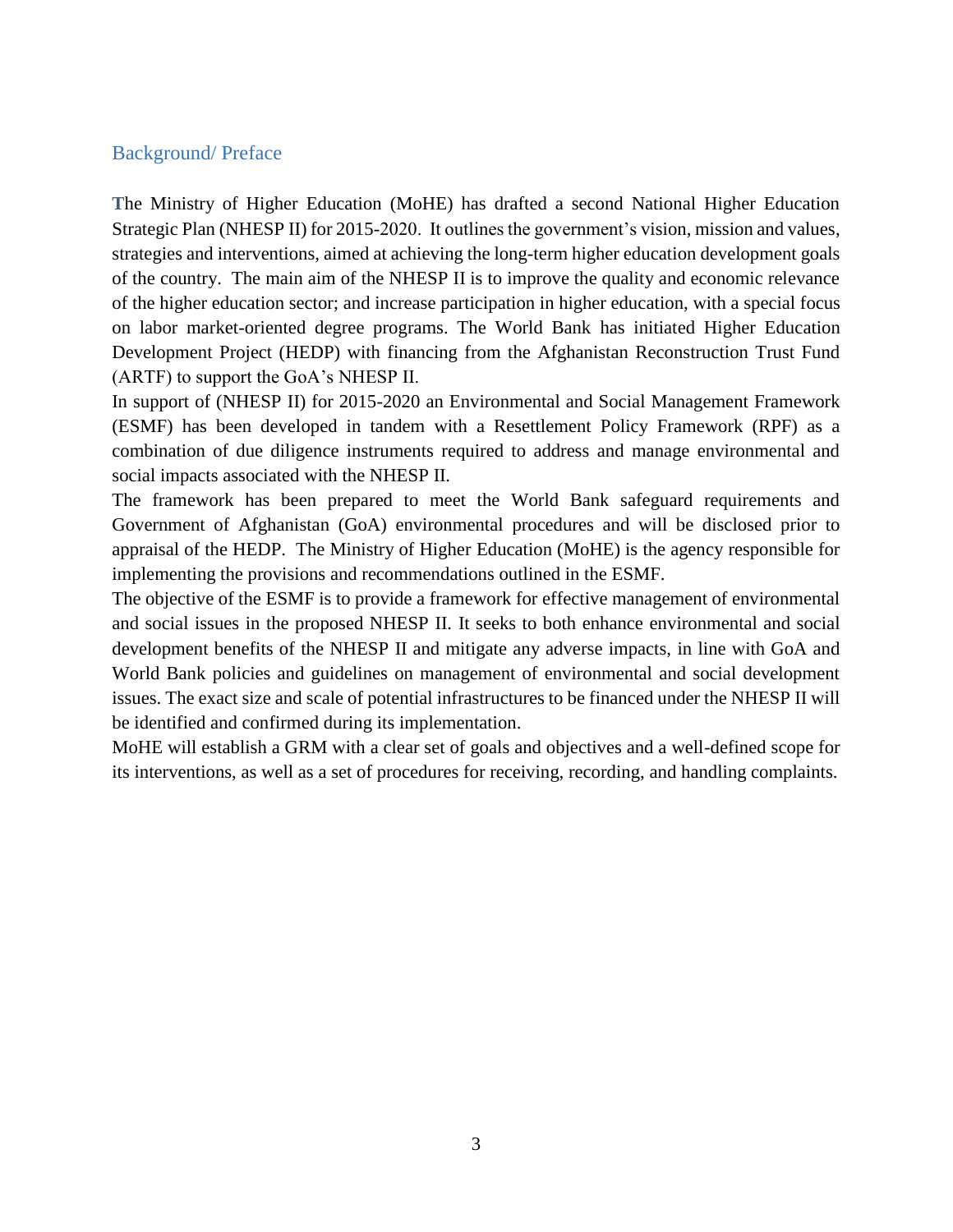#### 1. Introduction

This Manual introduces the Grievance Redress Mechanism (GRM) that Ministry of Higher Education (MoHE) with contribution of Higher Education Development Program (HEDP) has developed. The GRM manual is used to ensure transparency and accountability in the implementation of all MoHE construction Projects. Besides, it is used to address all complaints/ grievances, related to any components of HEDP, by all the beneficiaries of the project. Moreover this manual will explain a set of procedures for receiving, recording, and handling of complaints.

#### 2. Grievance Redress Mechanism

Grievance redress mechanisms (GRMs) are institutions, instruments, methods, and processes by which a resolution to a grievance is sought and provided.

In order to ensure transparency and accountability, MoHE will establish a grievance redress mechanism (GRM) with a clear set of goals and objectives and a well-defined scope for its interventions and a set of procedures for receiving, recording, and handling complaints during implementation of any **activity under HEDP**.

#### 3. Objective of the Grievance Redress Mechanism (GRM)

The objective of the Grievance Redress Mechanism (GRM) /complaint handling system is to ensure that the views and concerns of HEDP beneficiaries and of those affected by the construction and function of University activities are heard and acted upon in a timely, effective and transparent manner.

#### 4. Types of Grievances

It will clearly not be possible, through the proposed grievance handling system, to address each and every grievance or dispute that may afflict a group of people whose divisions or disagreements may not only pre-date project activities, but lie beyond their scope or the competence of project staff to resolve. For this reason, the grievance system as proposed will primarily handle issues that emerge from the construction of university activities, or can be plausibly described as a consequence of these or to include any complaint related to one of HEDP's components (Scholarships, Research grants, ICT Centers, OBE& SCL, QAA). The grievance system will continue to function in order to receive grievances with regards to the functioning of the university including regular campus related grievances raised by local communities and any beneficiary of the program.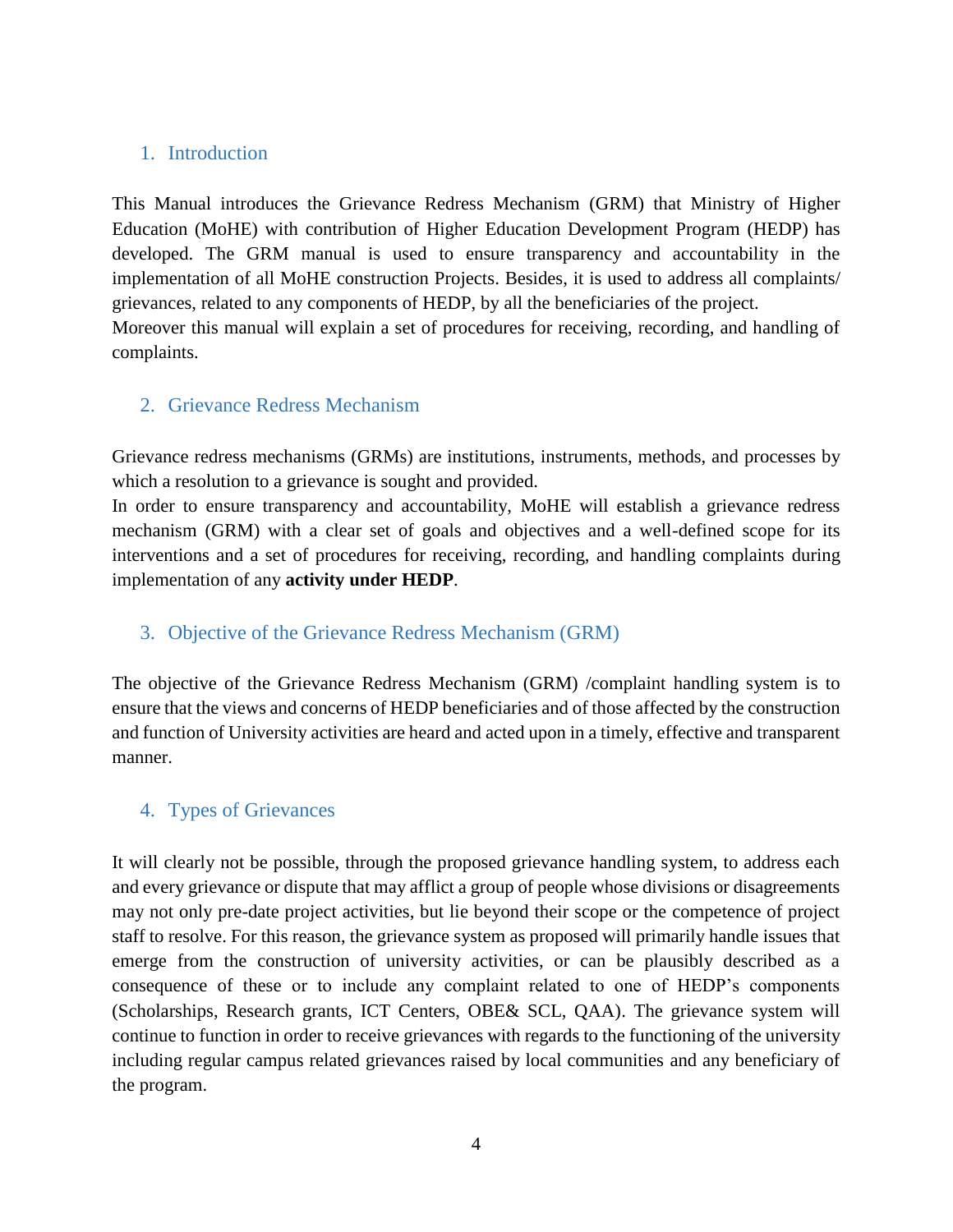Thus, any grievances arising from the implementation of infrastructure projects could be inevitable. Grievances might include the following:

- a) Grievances related to land acquisition and compensation
- b) Inter-community dispute: Implementation of project may have direct impact or indirect on the lives and property of the people.
- c) Grievance among the more conservative elders who may see a university as a threat to their culture and way of living.
- d) Grievances arising from construction work
- e) Procurement issues especially local one: implementation procedures provide for contracting of private construction companies through a process of competitive bidding. This may result in grievances about selection and management of contracts, the quality of materials delivered or the works undertaken on site.
- f) Process delays: There may be some delays in various processes implementation of social development project and they may frustrate the local people.
- g) Grievance due to presence of security forces
- h) Service delivery grievances
- i) Grievance of women in the construction area

And grievance arising from HEDP components might be as of the followings:

- a) Grievances related to scholarships
- b) Grievances related to research grants
- c) Grievances related to ICT centers
- d) Grievances related to OBE& SCL
- e) Grievances related to QAA
- f) Grievances related to gender and social issues

# 5. Process of Grievance

The GRM for MoHE projects will cover the following process:

- Receipt of Grievance
- Redress of Grievance

## 5.1 **Receipt of Grievance**

The grievances/ complaints mainly could be received online through HEDP web site, email, call or text. Or, offline through filling forms or verbal communication with GRM Focal Point in HEDP main office or university coordinators in universities. All the complaints would be recorded to the GRM database by HEDP GRM Focal Point with respect to the confidentiality of the issue.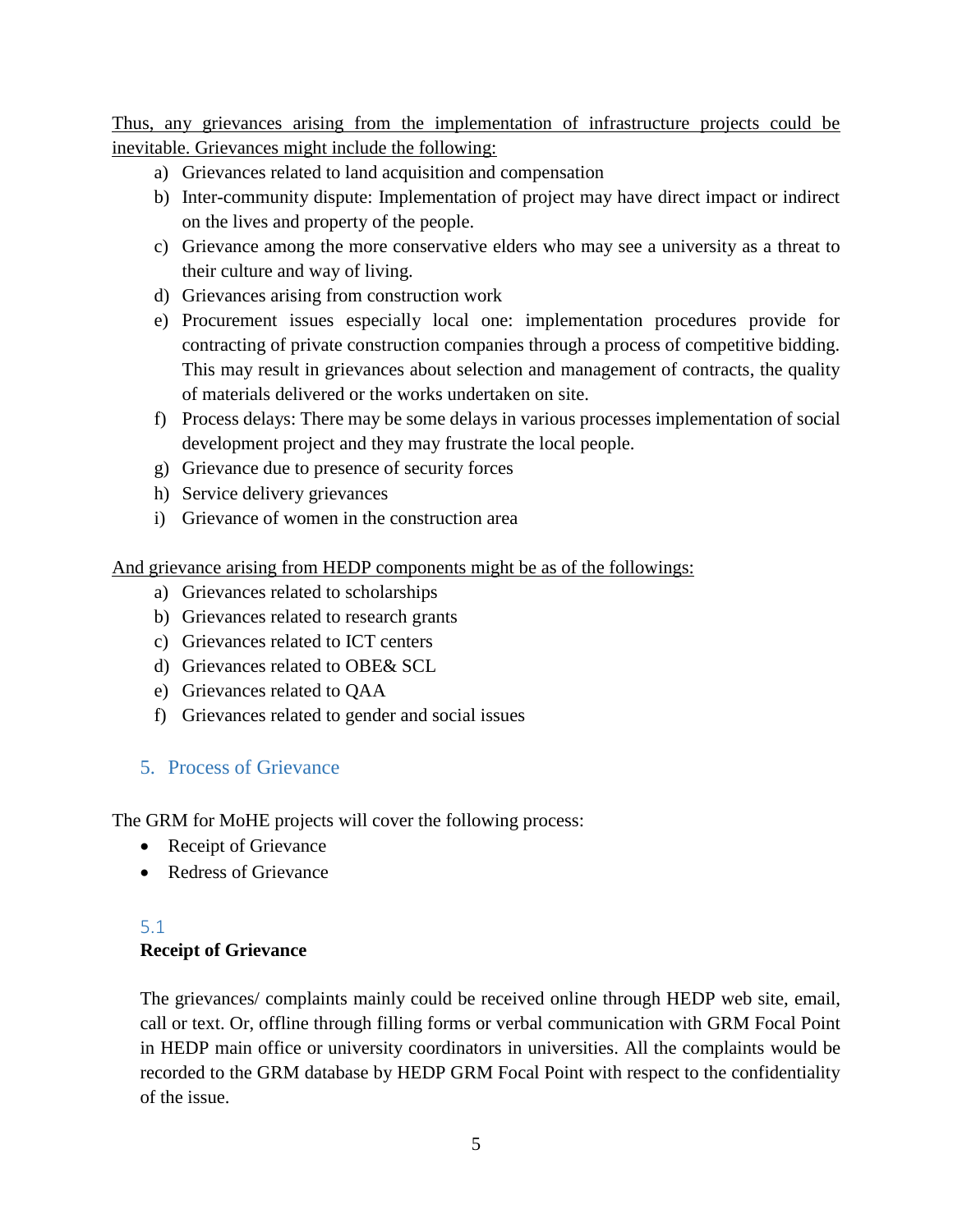Furthermore, the complainant would be informed back if the grievance is redressed, not redressed or delayed, with detailed information. And, the record would be shared in monthly GRM report.

PS: To ensure that all relevant data are available for further actions to be taken, full details must be recorded at the time of receiving a grievance or complaint.

#### **Database**

HEDP designs an online database to keep the record of any grievance related to the project (redressed at the site or referred to MoHE or any other referral points). Each grievance must be registered and recorded to the Grievance Redress Online Database and to be shared with team on monthly basis.

**PS:** An online system [\(osticket\)](http://elearn.hedp.af/grm/upload/open.php) would be added as database to the system to keep the record of all Grievances raised by the beneficiaries of a project.

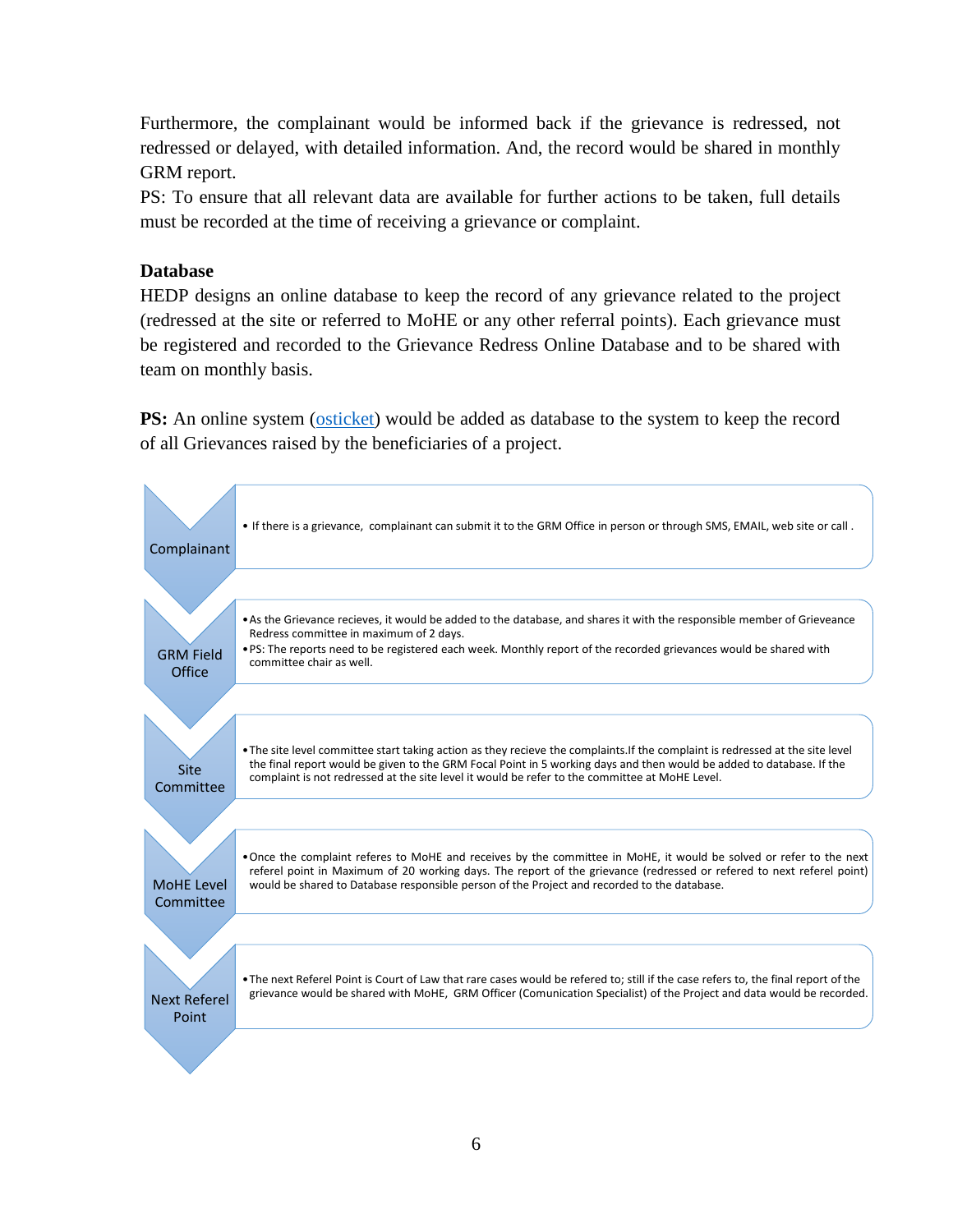#### 5.2

#### **1. Process of Redressing of Grievance**

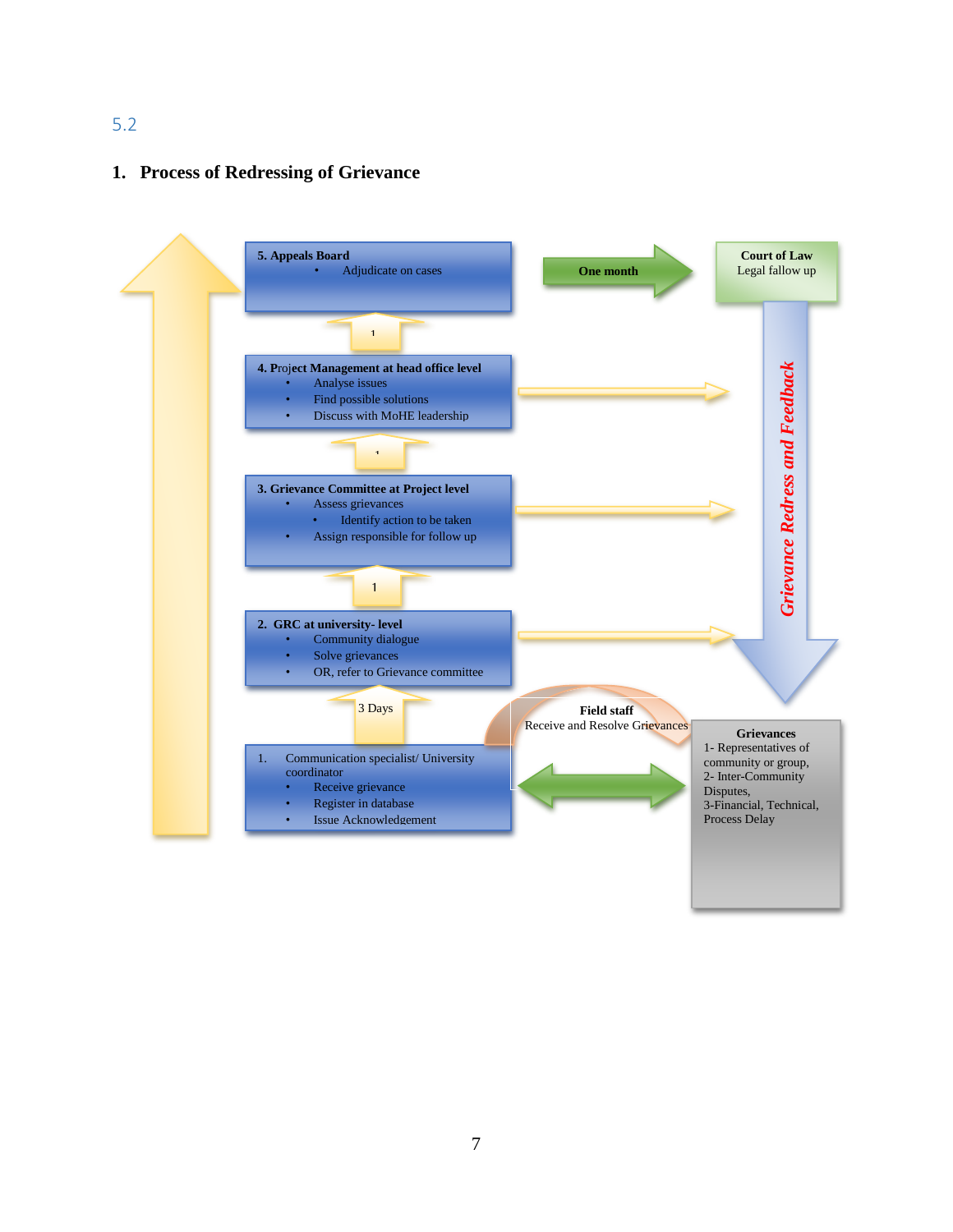#### Grievance Redress Committee

To ensure transparency and liability in the implementation of NHESP II and HEDP project, and for implementation of the ESMF, a grievance redress committee (GRC) at two level would be constitute,

- Project Level
- Site Level

The Grievance Redress Committee (GRC) at MoHE will comprise:

- Director of HEDP, (Chair)
- Communication Specialist / HEDP, (GRM Focal Point)
- Academic Managers /HEDP, (Members)
- Environmental and Social Safeguards Specialists, HEDP(Members)
- Plan and Policy Director/ MoHE (Member)
- Gender Head/MoHE (Member)

The committee at the MoHE Level reviews and addresses those grievances which were not resolved at sub-project level. The problem would then be referred to MoHE from site committee through University Coordinator (GRM Focal Point at university) to be either redressed or referred to the next referral points for the follow up.

#### The Grievance Redress Committee (GRC) at Site will consist of:

- University Leadership (Chair),
- University Coordinator (GRM Focal Point)
- Faculty Deans (Members)
- Construction project's focal point (if any) Member
- University Gender Officer

The committee at the site starts taking action on redressing of grievance as they receive it from the GRM Focal Point (University Coordinator). They would then refer it to high committee if the problem is not resolved at the site level. If the grievance is redressed at the site/ field the final report would be shared with the committee at Project level.

# TOR- GRM Focal Point

- Receiving, recording and sorting of grievances
- Conducting an initial assessment of grievances
- Referring grievances to appropriate units or persons;
- Tracking, monitoring, documentation, evaluation and reporting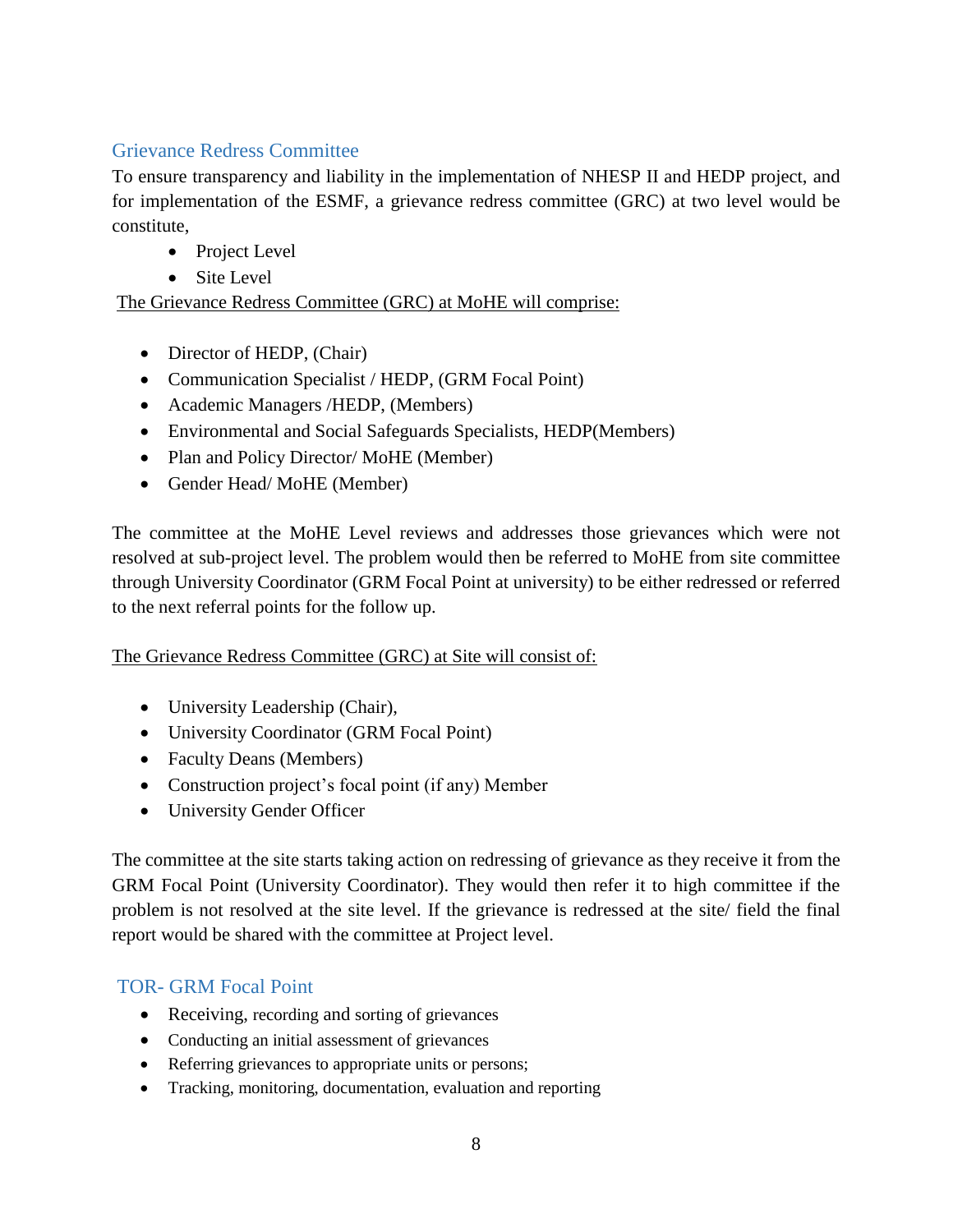#### TOR- Committee Members

- Determining the resolution process;
- Making decisions, including parameters and standards for accurate and consistent decision making;
- Directing relevant agencies responsible for implementing decisions;
- Notifying complainants and other affected parties of eligibility of the complaint, the resolution process, and outcomes; &
- Field visits (if needed)
- Complainants visit (if needed)

## Approach

**Email:** The official email for GRM for receiving the grievances is [grm.mohe@gmail.com](mailto:grm.mohe@gmail.com) **Phone:** The phone number for GRM would be available on all working days from 8:00 am- 4:00 pm. 0093 798\*\*\*\*\*\*

**Verbal/ Personal Visit:** For in person submissions, the person can visit GRM Focal Point in his/her office on any of the working days from 8:00 am- 4:00 pm.

**HEDP Web-Site:** Those who are interested, they can submit their complaints online through HEDP Web-Site[. http://www.hedp.af/](http://www.hedp.af/)

**Boxes:** The complaint boxes will be available in all the universities under HEDP. Any complainant can send their complaint through the boxes and the complaint boxes would be opened by GRM Focal Points (university coordinators) weekly. The complaint form is available in HEDP web site.

#### Awareness Methodology

1. Grievance Redressed Mechanism Training

In order to have proper implementation of GRM, first of all GRC members would be trained on their TORs and core responsibilities. Furthermore, they would be familiarized to best ways of collecting, redressing, and referring of some critical cases to referral points, reporting plus giving feedbacks in a proper way.

#### 2. Project Beneficiaries' awareness Program

The beneficiaries of the project would be aware of the GRM through HEDP social media (HEDP Web site, Facebook, and email). Moreover, and awareness program would be conducted by university coordinators (GRM Focal Points) in each university and the procedure would be explained clearly.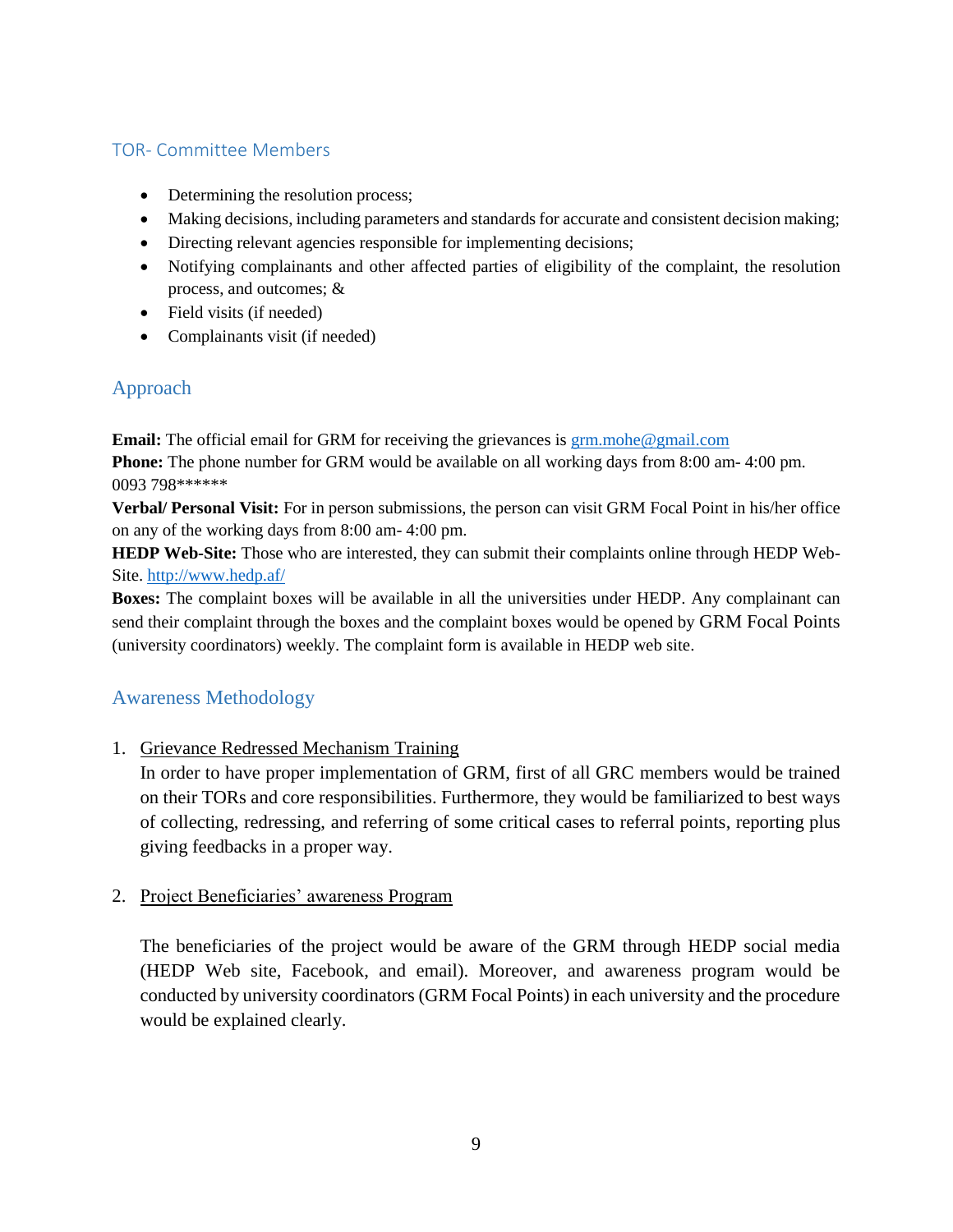## ANNEX 1: Grievance Redressed Form

Ministry of Higher Education/ Higher Education Development Program (HEDP) would like to know your concerns related to our project and our activities. The more information (including contact details) and supporting evidence provided, the more helpful it will be to our process. You may request us to keep your personal details confidential. The form is available in local language (Dari and Pashtu) as well.

#### **Please submit this form to GRM Focal Point of the Project online or offline. This should be submitted within 5 working days**.

| <b>Complainant Contact Information</b> |  |  |  |  |  |  |  |  |  |  |  |
|----------------------------------------|--|--|--|--|--|--|--|--|--|--|--|
| Name                                   |  |  |  |  |  |  |  |  |  |  |  |
| Email                                  |  |  |  |  |  |  |  |  |  |  |  |
| Phone                                  |  |  |  |  |  |  |  |  |  |  |  |
| Address                                |  |  |  |  |  |  |  |  |  |  |  |
| Position                               |  |  |  |  |  |  |  |  |  |  |  |

Please complete the relevant information below and provide a complete description of the complaint/grievance, including copies of all applicable supporting and relevant documents. Submit additional pages if necessary.

Subject Date

**Description of complaint/grievance**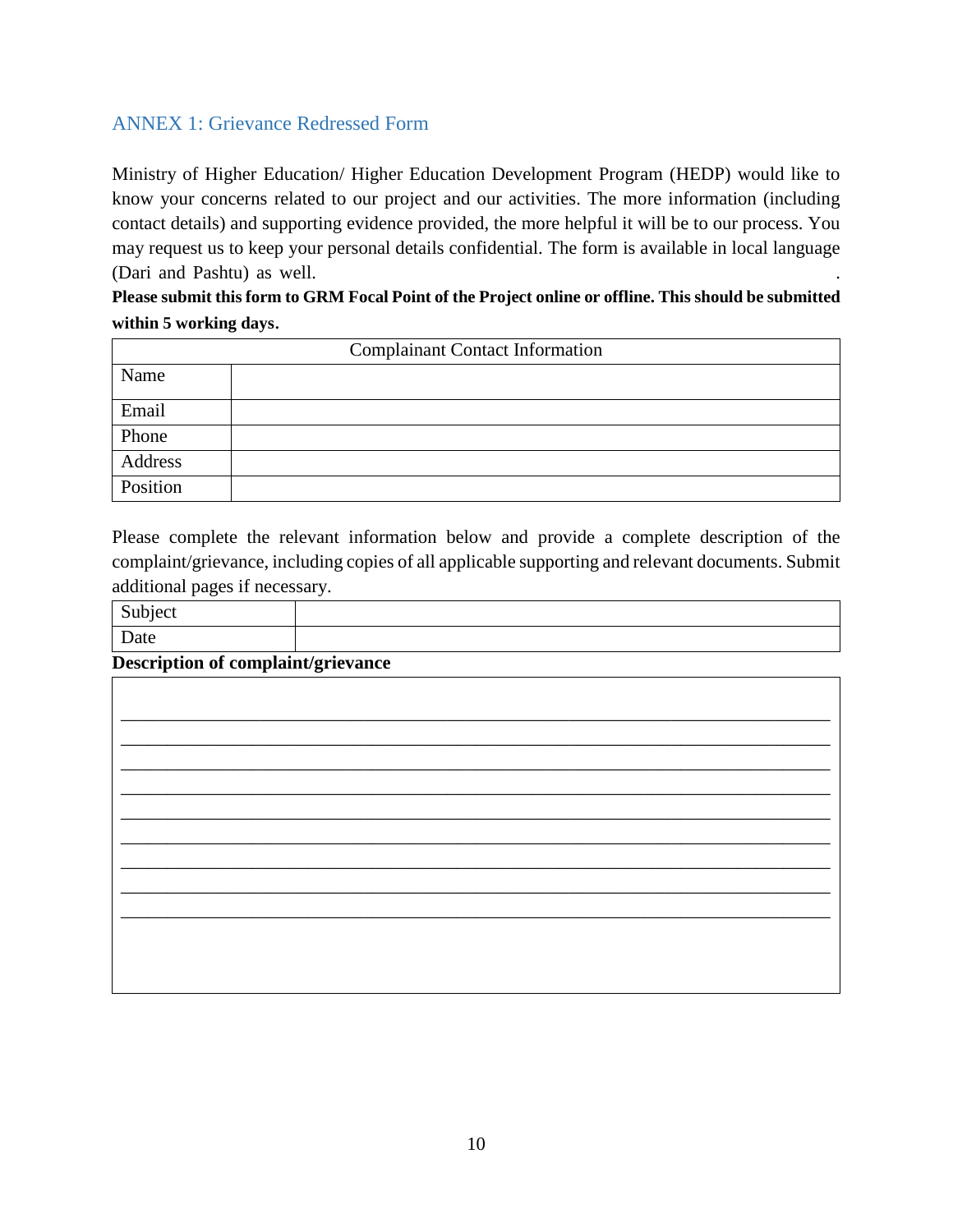# ANNEX 2: Complaints Record Form/ Logbook

| Date of Complaint:          |                            |                                                                              |  |  |  |  |  |  |  |  |  |  |
|-----------------------------|----------------------------|------------------------------------------------------------------------------|--|--|--|--|--|--|--|--|--|--|
|                             |                            |                                                                              |  |  |  |  |  |  |  |  |  |  |
| Complaint Received by:      |                            |                                                                              |  |  |  |  |  |  |  |  |  |  |
|                             |                            |                                                                              |  |  |  |  |  |  |  |  |  |  |
| Complaint made via:         | ப<br>П<br>H<br>П<br>П<br>П | Telephone<br>Text<br>In person<br>E-mail<br>Web-site<br><b>Complaint Box</b> |  |  |  |  |  |  |  |  |  |  |
| <b>Subject of Complaint</b> |                            |                                                                              |  |  |  |  |  |  |  |  |  |  |
| Name of Complainant:        |                            |                                                                              |  |  |  |  |  |  |  |  |  |  |
| Address:                    |                            |                                                                              |  |  |  |  |  |  |  |  |  |  |
|                             |                            |                                                                              |  |  |  |  |  |  |  |  |  |  |
| Detail of Complaint:        |                            |                                                                              |  |  |  |  |  |  |  |  |  |  |
|                             |                            |                                                                              |  |  |  |  |  |  |  |  |  |  |
|                             |                            |                                                                              |  |  |  |  |  |  |  |  |  |  |
|                             |                            |                                                                              |  |  |  |  |  |  |  |  |  |  |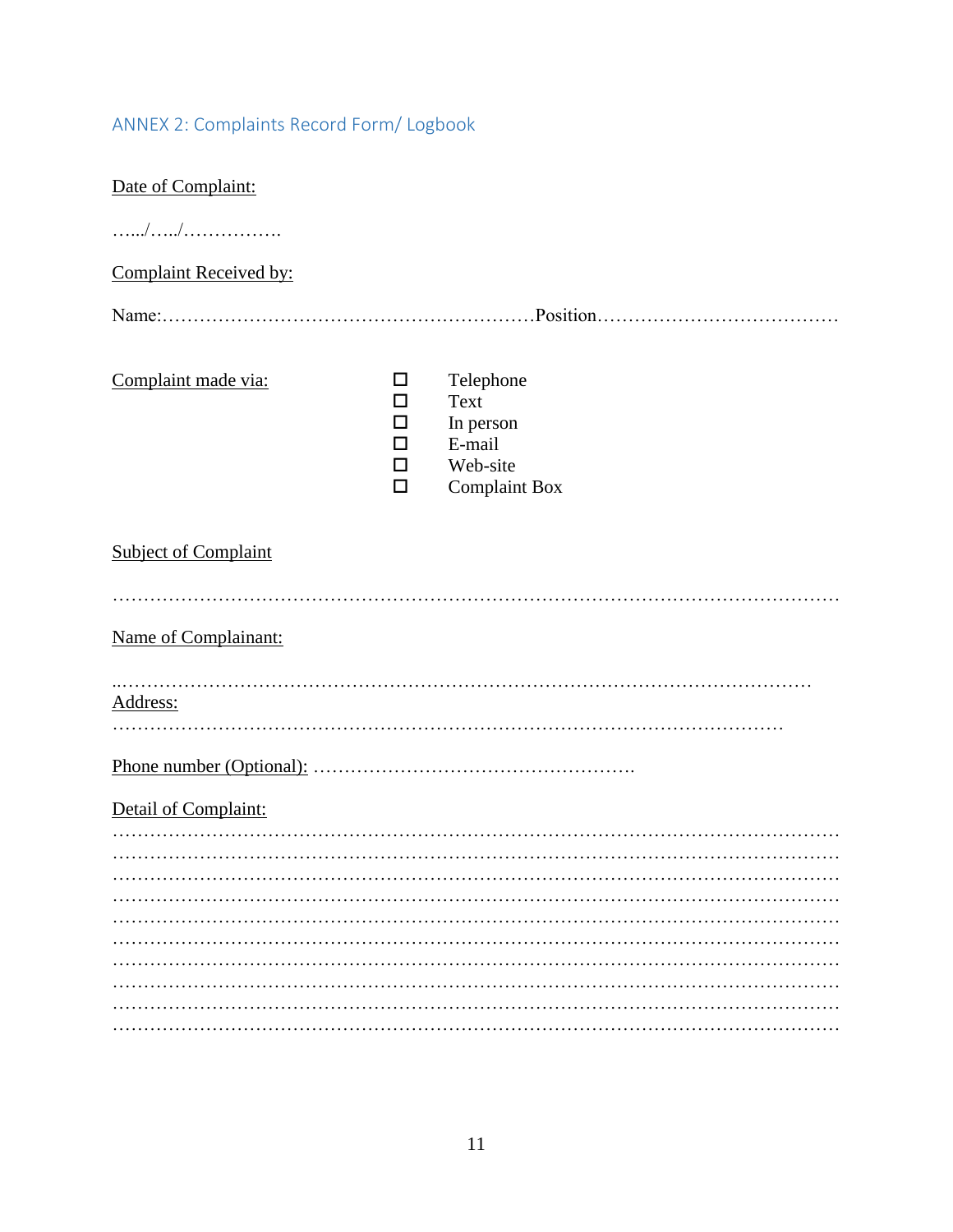## Comments:

## Action to be Taken:

#### Outcome:

Signed by: (GRM Focal Point)

Date:  $\ldots \ldots \ldots \ldots \ldots \ldots \ldots$